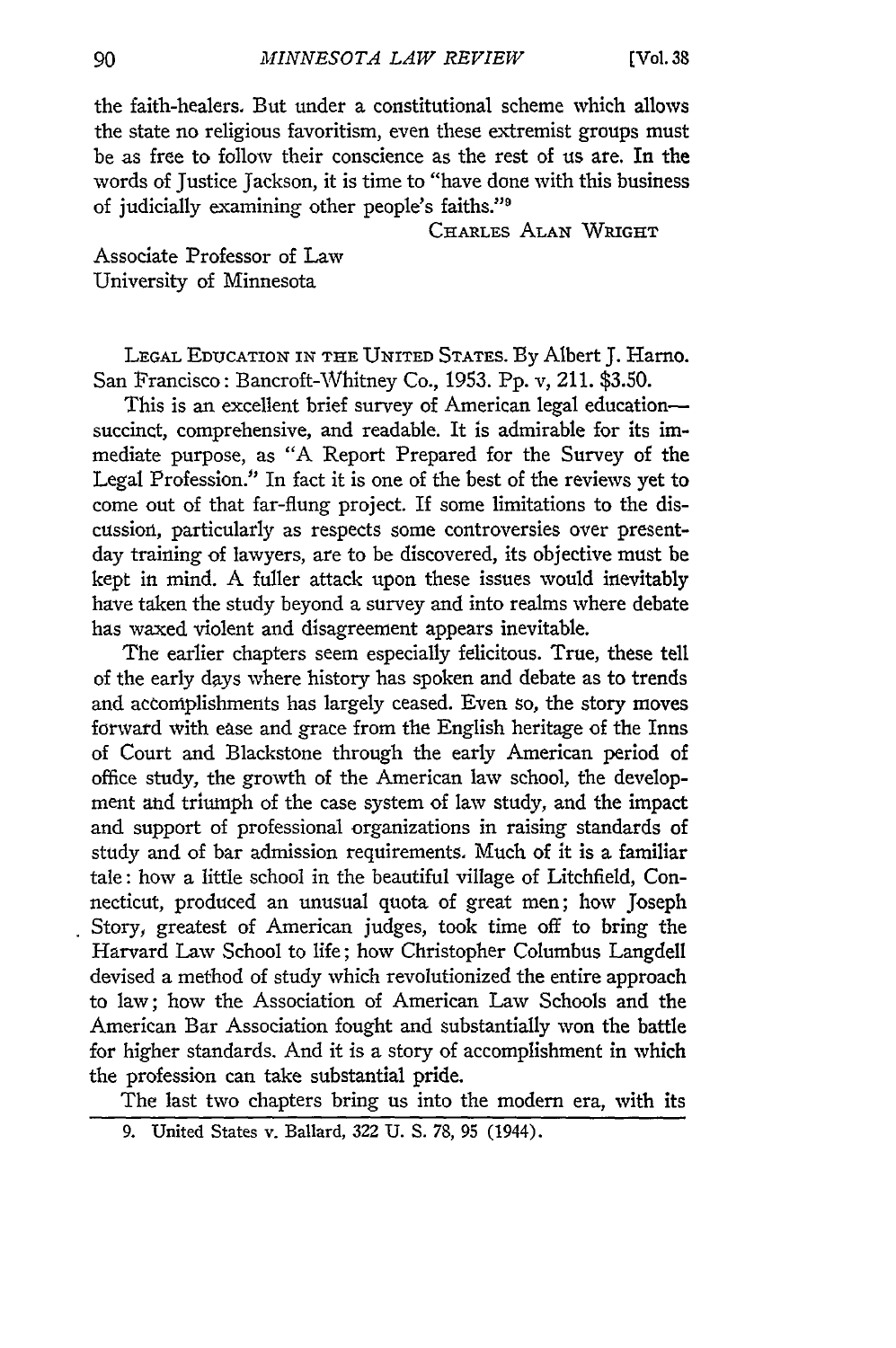spate of criticism of the law schools and the author's own appraisement of their worth and problems. Here he was faced with a paradox which undoubtedly gave him some pause in making selection of the approach he was to follow. For notwithstanding the outstanding success of the schools, so much so that in a comparatively short time law school education has supplanted other types of training for the bar, and even though the modern successful and prominent lawyer is almost sure to be a loyal and devoted graduate of some law school, yet there has now appeared a tendency to headline the supposed failure of the schools. Indeed, to read the constant drutifire of criticism which has featured the columns of our most pervasive professional journal, that of the American Bar Association, one might get the the impression that doubt was universal and failure clear.1

The author has solved this problem of approach by making a calm and judicious summary, including quotations, to show the views of these critics, together with a like summary of some contrary expressions, and then adding an expression of his own views-favorable to the schools-in mild and unprovocative form. He has then attempted to put all this in proper perspective by listing all the problems facing modern law school administrators, of which the point of criticism is only one. For the whole stress of these critics curiously enough is on but one facet of the entire issue of proper legal training-lack of sufficient emphasis upon vocational training or, as the author heads it, "Neglect of Training in Practical Skills."<sup>2</sup> This is to overlook entirely a whole series of practical questions, many of them centering about the acute need of finances for the modern school. And it is to emphasize bread-and-butter aspects of legal education which tend to remove it from the realms of scholarship. It is interesting that perhaps by inadvertence the same professional

*1953]*

<sup>1.</sup> See, *e.g.*, Cantrall, *Law Schools and the Layman: Is Legal Education Doing Its Job?* 38 A. B. A. J. 907 (1952); Cantrall, *Economic Inventory of the Legal Profession: Lawyers Can Take Lesson from Doctors,* 38 A. B. **A.** *J.* 196 (1952) ; Cutler, *Inadequate Law School Training: A Plan to Give Students Actual Practice, 37* A. B. A. J. *203* (1951) ; Connor, *Legal Education for What? A Lawyers View of the Law Schools, 37* A. B. A. J. 119 (1951) ; Roberts. *Performance Courses in the Study of Law: A Proposal for Reform of Legal Education, 36* A. B. A. **J.** 17 (1950). See also Frank, Courts on Trial 231 (1949); Frank, *Both Ends Against the Middle,* 100 U. **of** Pa. L. Rev. 20 (1951). An effective reply appears in McClain, *Is Legal Education Doing Its Job? A Reply,* 39 A. B. A. **J.** *120* (1953) ; and see also Griswold. *The Future of Legal Education,* **5 J.** Legal Educ. 438, 444 (1953) *;* Stason, *Legal Education: Postgraduate Internship*, 39 A. B. A. J. 463 (1953).<br>My own point of view is stated in Clark, "*Practical" Legal Training An*<br>Illusion, 3 J. Legal Educ. 423 (1952), which, to my surprise, comes ou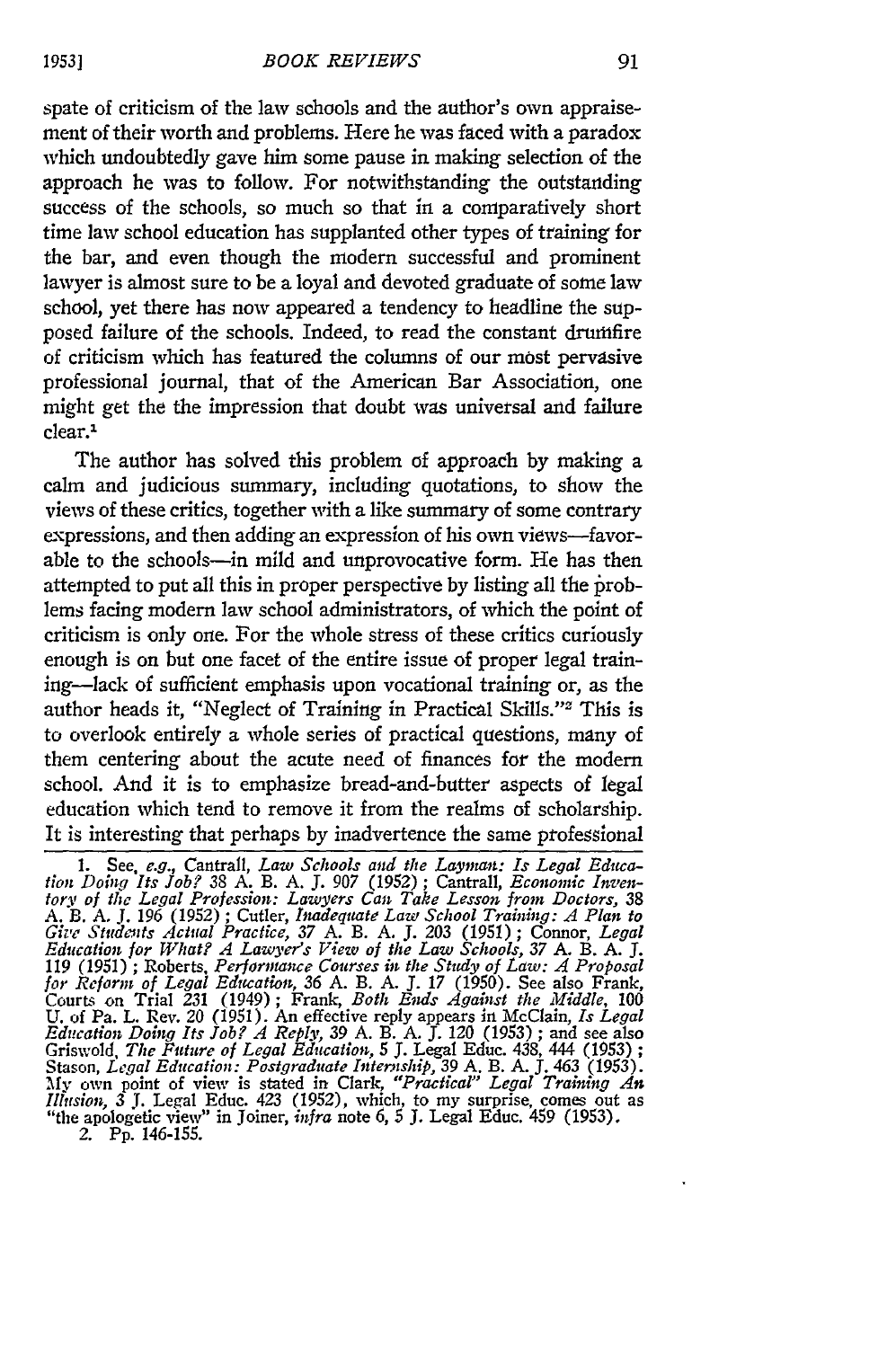Journal in its Diamond Jubilee Issue carried unheralded in the depths of an historical article a more judicious criticism of both the law schools and the profession: "History, philosophy and even belles-lettres are part of the training of all European jurists. Our law schools have trained for a craft with little heed to history or general ideas. The Bar Association has like its average members almost no literary activities or distractions."3

The course followed **by** the author, as above outlined, is perhaps the only practicable one for a survey such as this. It does have some anomalous results. For one thing it makes the critics and their criticisms appear more portentous than they really are. Nevertheless their number, and certainly their vigor, appears to be considerable, even though, as it has seemed to this reviewer and others, the writings betray such an ignorance of the modem law school as to make it doubtful if the authors have had real acquaintance with the institution they assume to criticize.4 Again it makes the desire of the profession for vocationalism seem overwhelming, notwithstanding the obvious futility-or worse--of the program called for. No one in his right mind would think of employing, for anything requiring any finesse beyond that of a plumber's assistant, a lawyer with a smattering of so many tidbits of information as was called for in the prospectus for the recent ABA symposium at Boston.5 And it does serve to obscure both the urge of the educators themselves for something on a higher level of intellectual achievement as an ideal for a university graduate school and the loyalty and confidence in their schools of so many graduates now the mainstay of the profession." I could wish that the author had chosen to be a little bolder in attempting a wider diffusion of his own cool perspective.

His restraint has seemingly led to a use of his monograph for purposes obviously unintended and quite meretricious. The publicity

**3.** Rogers, *History of the American Bar Association,* 39 A. B. **A. J.** 659, 663 (1953).

4. See, notably, Cantrall, *Law Schools and the Layman: Is Legal Education Doing Its Job? 38* **A.** B. A. **J. 907** (1952). 5. Some ten different "basic skills of practice" are listed, ranging from

the "ability to examine a title" to "to defend a criminal." American Bar Association 1878-1953 Diamond Jubilee Meeting, Advance Program, xli, xlii. The result is a conglomeration, curious alike for its omissions as for its administrative or governmental agency matter or procedure, and of course not to federal procedure.

6. These points were effectively made at the Boston symposium **by** Deans Joseph A. McClain, Jr., and Erwin N. Griswold in replying to fr. Arch M. Cantrall. who is cited note 1 *supra.* The fourth speaker, Professor Charles W. Joiner, supported his own specialty; see Joiner, *Teaching CizQl Procedure: The Michigan Plan,* 5 J. Legal Educ. 459 (1953) ; and *cf.* Joiner, *Specialization in the Law? The Medical Profession Shows the Way,* 39 **A.** B. **A. J.** 539 (1953).